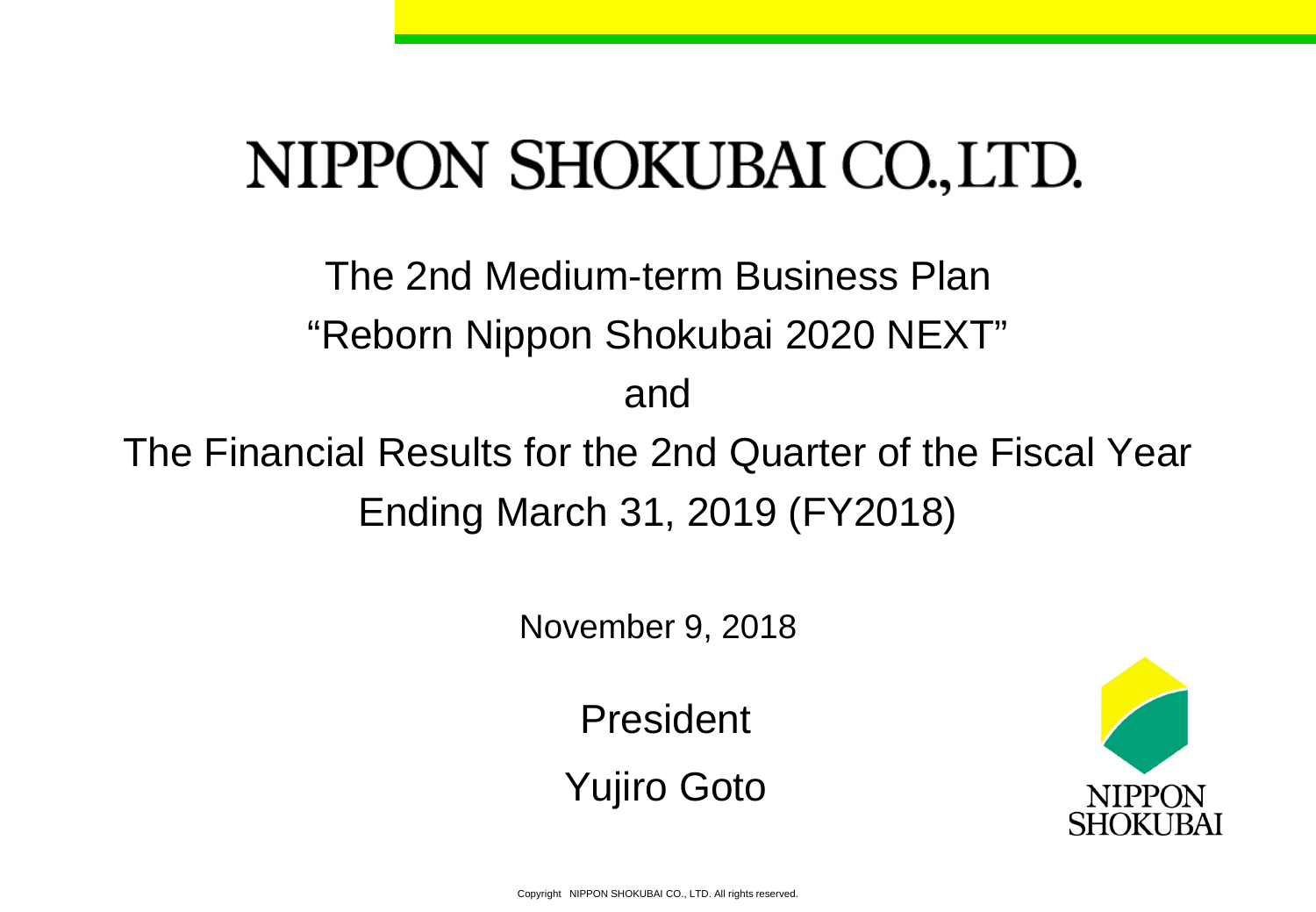

The 2nd Mid-term Business Plan (FY2017-2020) "Reborn Nippon Shokubai 2020 NEXT"

- 1. Overview
- 2. Policies to priority challenge
- 3. Target to continuous growth

Financial results and others

- 4. Financial results for the 2nd quarter of the fiscal year ending march 31, 2019 (FY2018)
- 5. Financial forecasts for the fiscal year ending March 31,2019 (FY 2018)
- 6. Return policy

#### Explanation of acronyms

SAP: Superabsorbent Polymers

AA : Acrylic Acid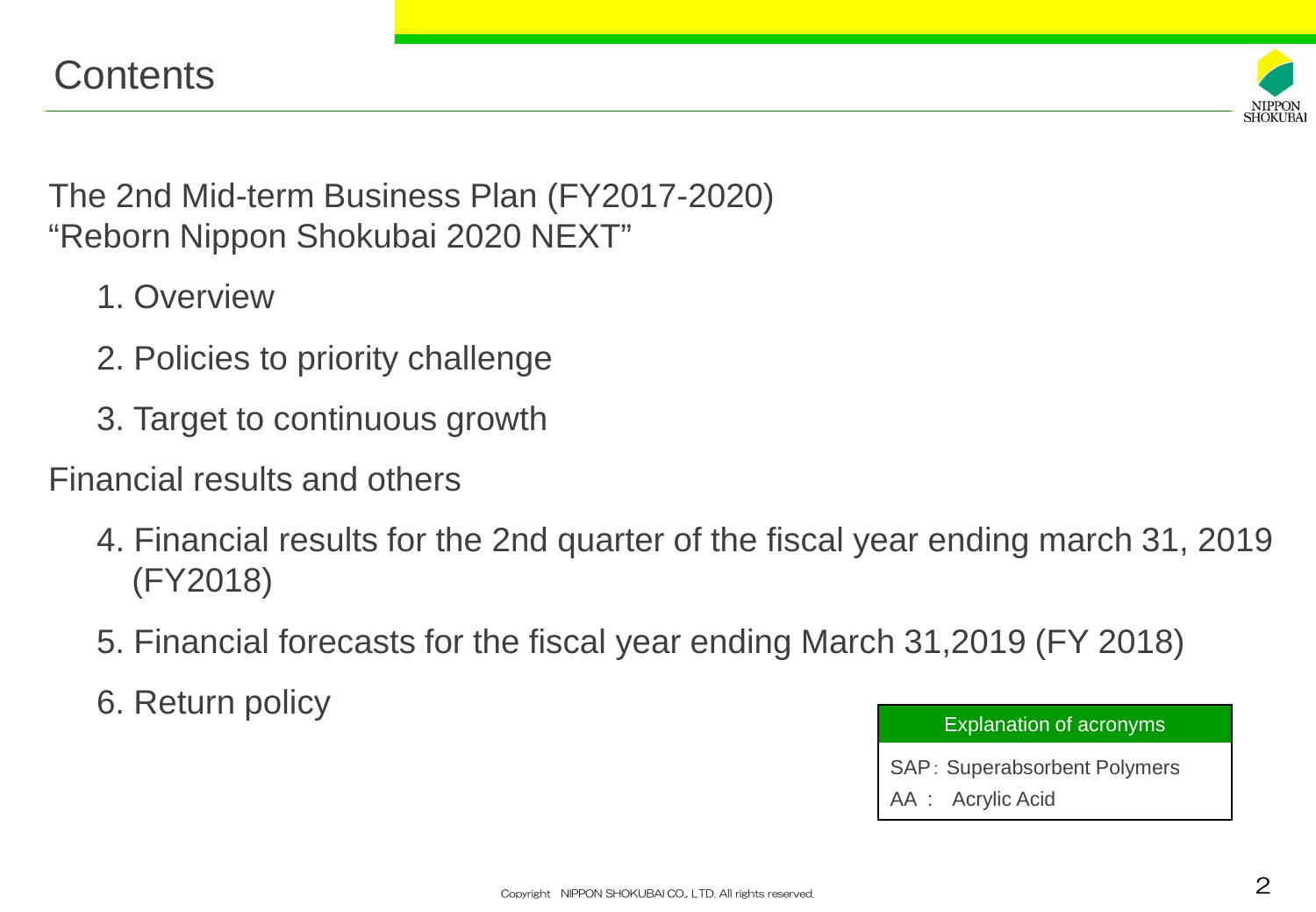1. Overview

# **Vision for 2025**

### **An innovative chemical company that provides new value for people's lives**

#### **Business Policies**

 $\Diamond$  Focusing on profitability over sales  $\Diamond$ Safe, reliable production activities

#### **Priority challenge**

◇Survival of SAP business ◇Launch of new businesses in high-growth potential markets for our future key driver

#### **Basic Posture**

Create products and services which market needs, and provide the products and the services when market needs.



#### **Policies to priority challenge**

Strengthen competitiveness of SAP business

- ・Improve profitability (Survival project)
- ・Strengthen R&D

Accelerate creation of new businesses and products

#### **Target to continuous growth**

Develop an active corporate team and organization Enhance the confidence of stakeholders Strengthen Group management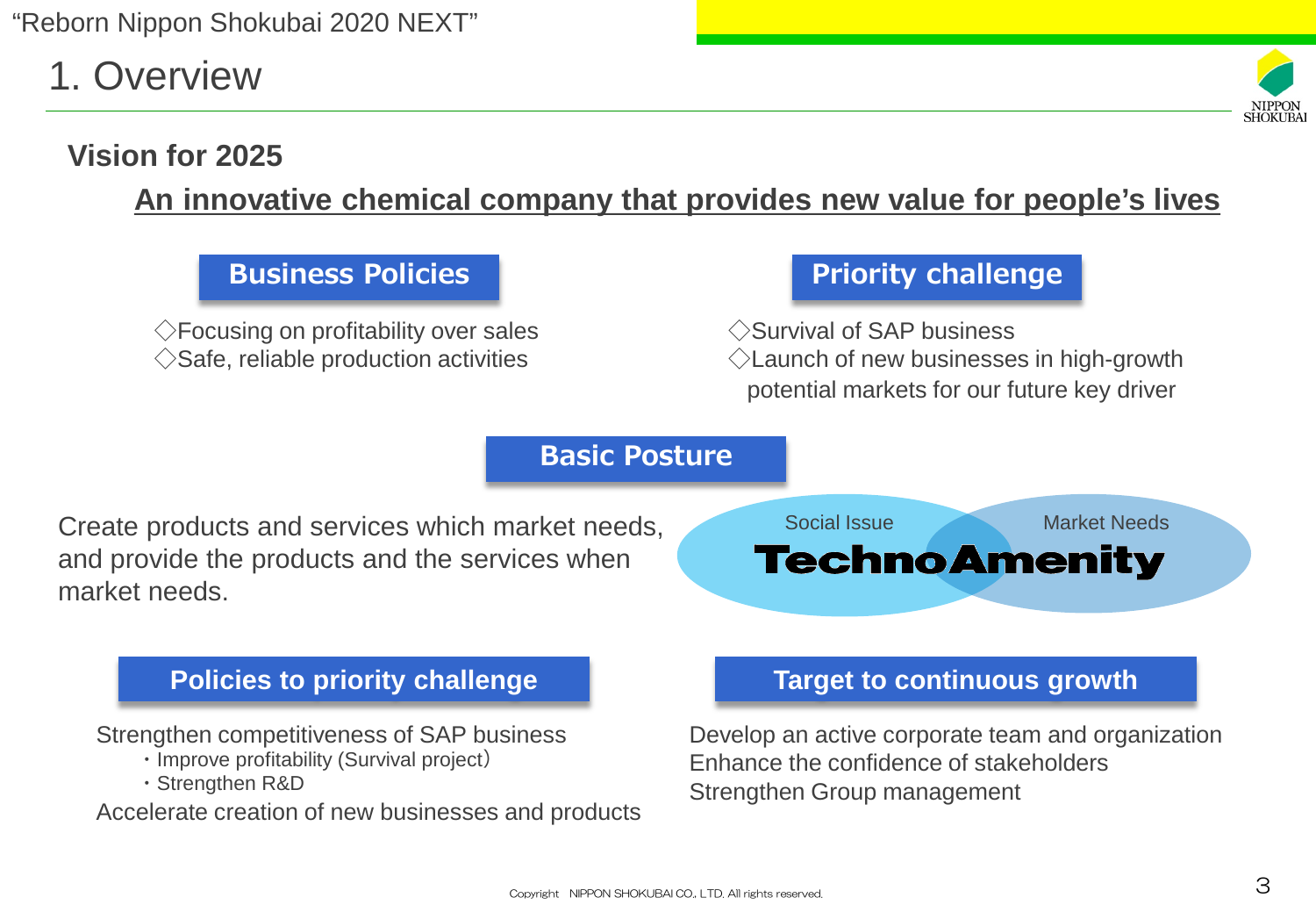1. Overview



## Management indexes and numerical targets

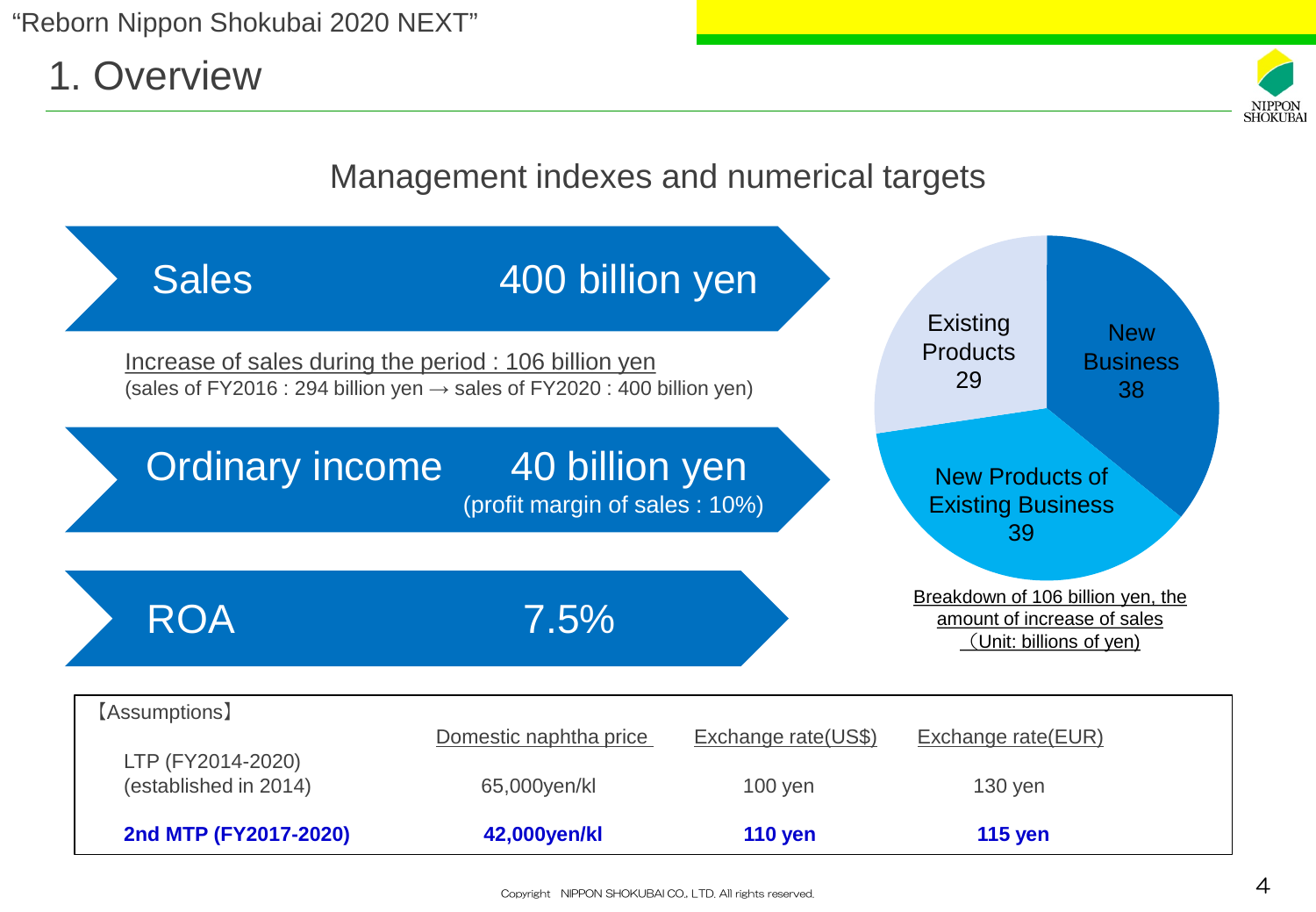2. Policies to priority challenge

# Strengthen competitiveness of SAP business

#### Supply and demand trend of AA and our action

**Demand** Global demand approx. 6,300 kilo tons per year ("KT/y") (2018 estimate) Assuming mid-term annual growth rate around 5%

**Supply** Expansion plan for 2018 : 300KT/y (global total) Expansion plan for 2019 : 600KT/y (global total) Expansion plan for 2020 : 200KT/y (global total)

・China is regulating supply capability by withdrawal of operations and tightening of environmental regulations ・The balance of supply and demand became tight due to less expansion after 2016

# We decided to expand AA production capacity by 100 KT/y in Indonesia

・Commercial operation is planed to start in November 2021

#### Supply and demand trend of SAP

**Demand** Global demand approx. 2,900 KT/y (2018 estimate) Assuming mid-term annual growth rate 5-7 % **Supply** Expansion plan for 2018 : 250KT/y (global total) Expansion plan for 2019 : 100KT/y (global total) Expansion plan for 2020 : None

・Supply and demand will be balanced towards 2020

# Markets of AA and SAP will continue to grow at a high level



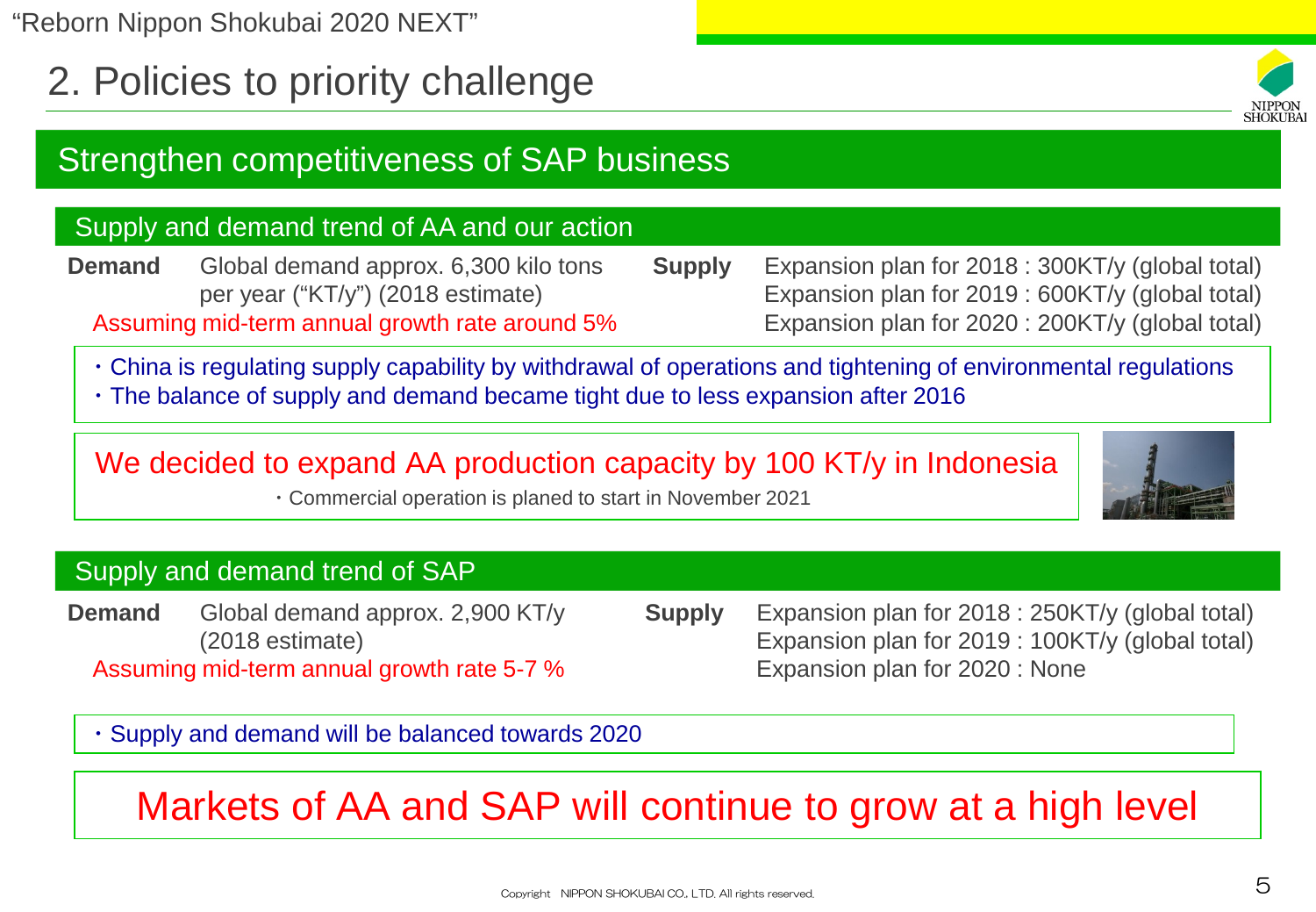2. Policies to priority challenge

# Strengthen competitiveness of SAP business

Utilize strengths of AA/SAP vertical integration

Strengthen relationships with leading customers

# **SAP : Survival project**

Implement cost reduction measures to cumulate those effects Cost reduction of the existing plants utilizing AI/IoT (implement in other facilities as well)

Next expansion of SAP is now under consideration

# **AA : Strengthen global supply system**

Belgium : Expansion by 100KT/y is completed Operation starts steadily, and operation rate will be high Indonesia : Expansion by 100KT/y is decided

Aiming for AA production of 1,000KT/y







### Promote strengthening competitiveness of AA/SAP businesses in total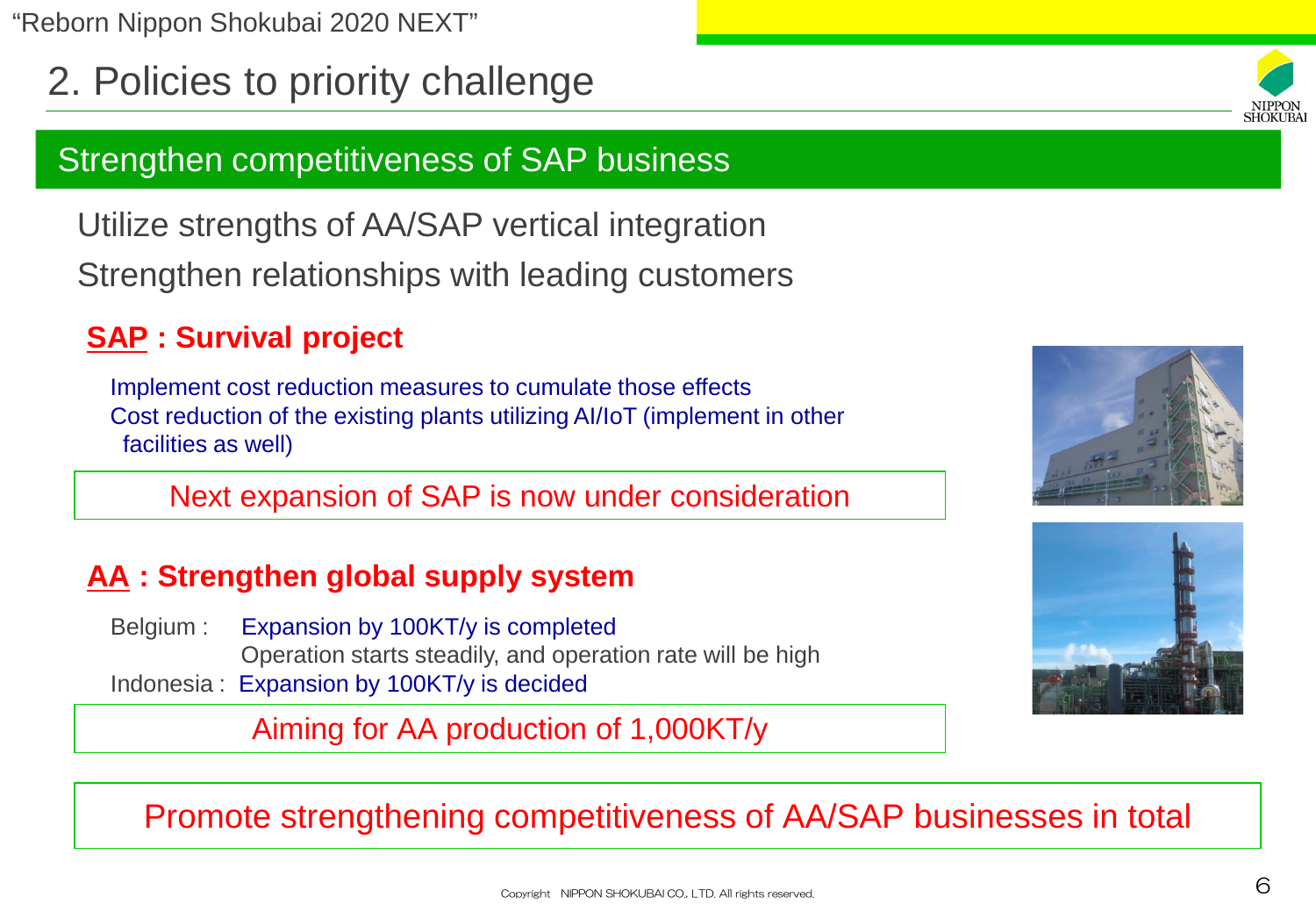# 2. Policies to priority challenge



#### **<New businesses>**

Targets : 3 business sectors (8 business areas)

Strategy : Focus on growing markets/fields

Create new businesses which business models take advantage of our strengths not limited to selling materials



#### **<New products>**

In addition to expansion of sales by improving existing items in existing markets, we promotes products and technologies to target sectors where market growth expected in order to expand our businesses

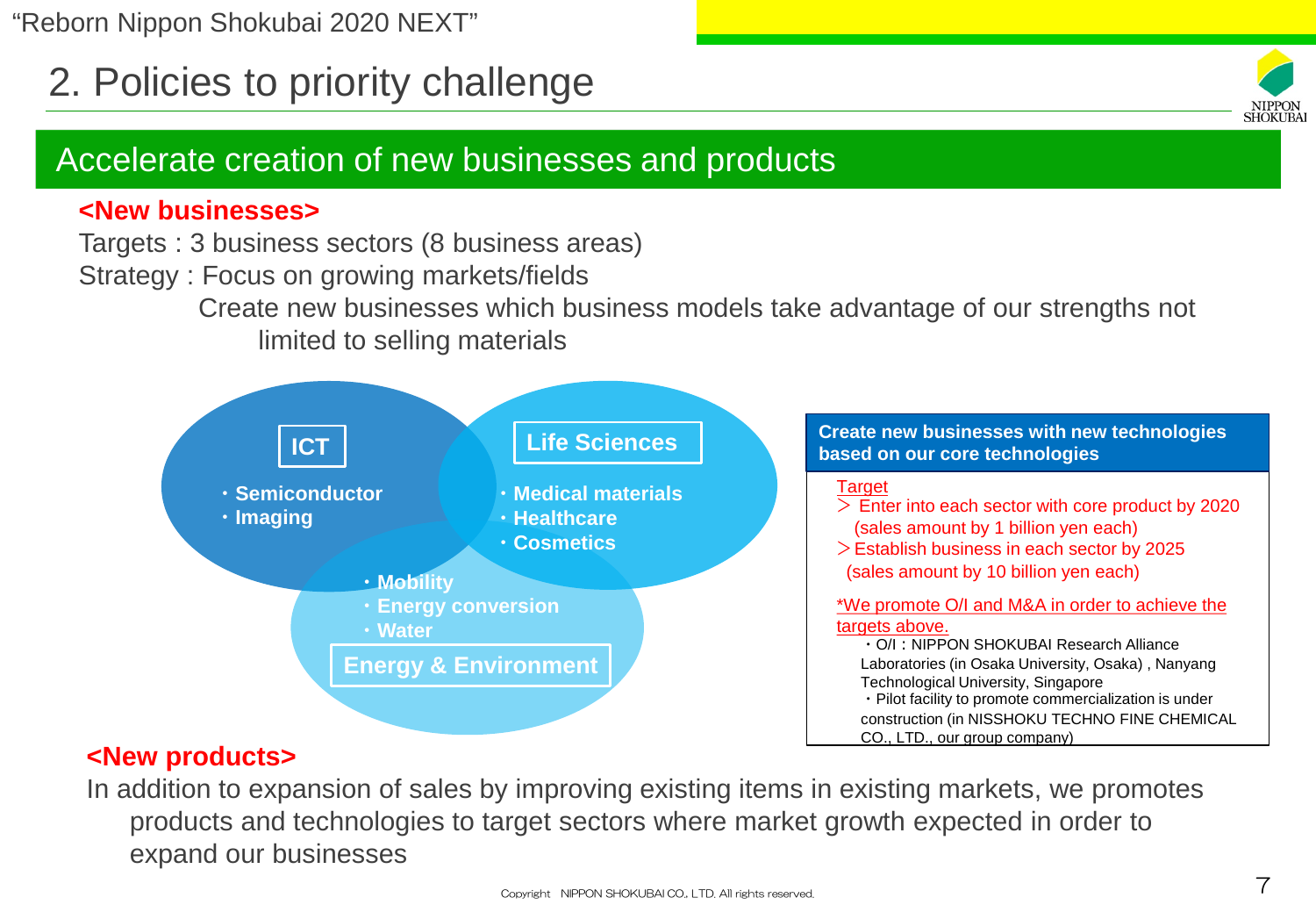2. Policies to priority challenge

# Accelerate creation of new businesses and products

#### Medical materials

Establish **drug development support business**

#### **The production facility of API synthesis** is under construction as planned

◆Outline of the production facility of API synthesis

Regulation : GMP(JP,US,EU),PIC/S GMP

Floor Area : Around 3,000 square meters

Main equipment : Solid and liquid phase synthesizer of peptide and nucleic acid drugs, Large scale separation and purification apparatus, Freeze dryer, Analysis equipments for QC etc.

※In terms of manufacturing these kinds of APIs, this is one of the biggest facilities in Japan.

#### **Cosmetics**

#### Establish **cosmetics business**

Signed the Memorandum of Understanding to start business collaboration with GREENTECH (France, a leading natural cosmetic ingredient supplier)

Started business collaboration with Nano Cube Japan





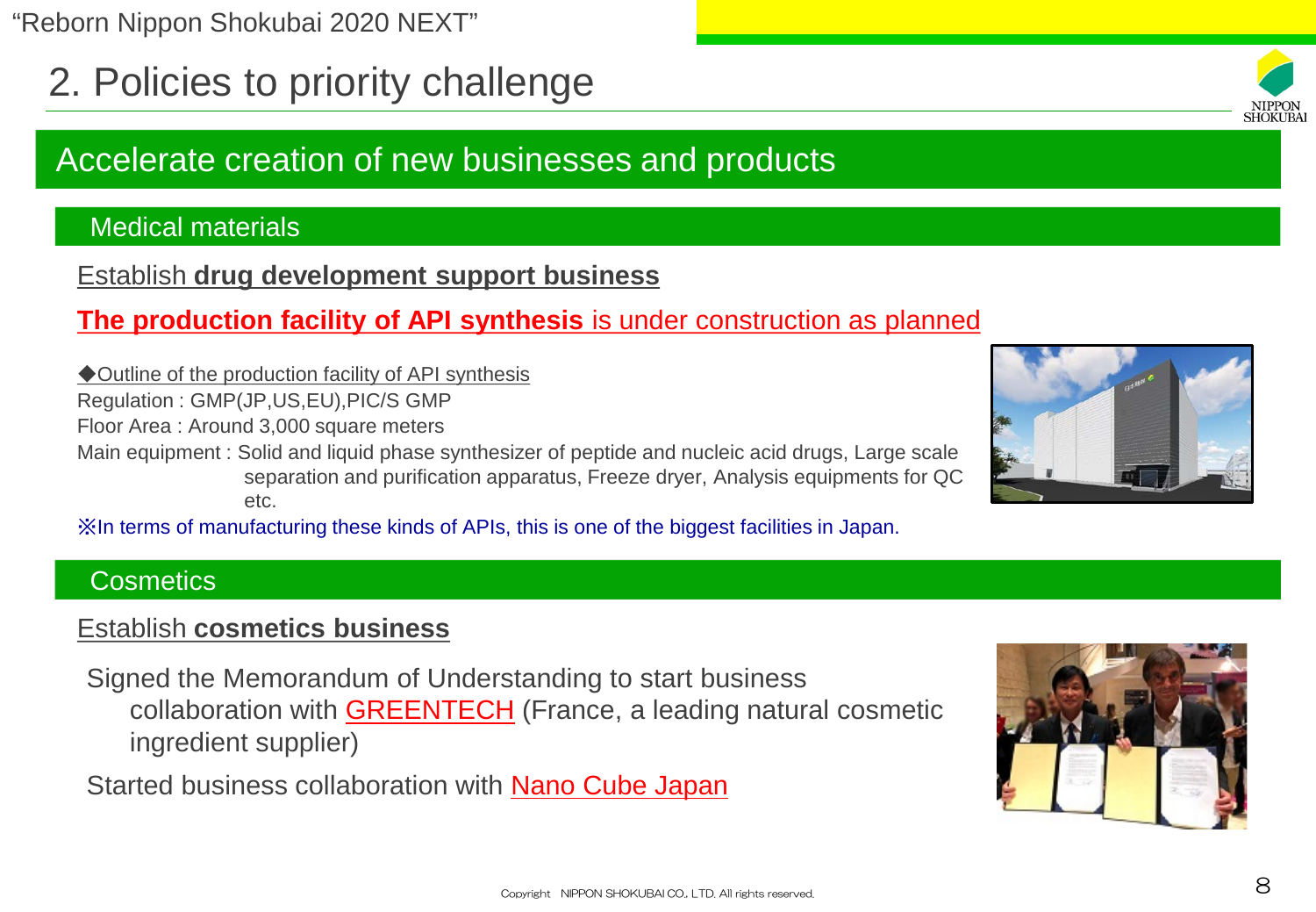$\Box$  Copyright NIPPON SHOKUBAI CO., LTD. All rights reserved.

"Reborn Nippon Shokubai 2020 NEXT"

2. Policies to priority challenge

# Accelerate creation of new businesses and products

#### **Mobility**

Commercialize of **methylene malonates** (Functional monomers, crosslinking agent)

Pilot facility is under consideration (US)

Enhance marketing activities

#### Imaging

Commercialize of **AOMA** (Cyclopolymerization monomer)

#### **Semiconductor**

#### Commersialize of **higher order silane material**

(Monomer for semiconductor process) **Similar state of the single state of the single state of the single state of the single state of the single state of the single state of the single state of the single state of the sing** 









**RO OR**

**O O**

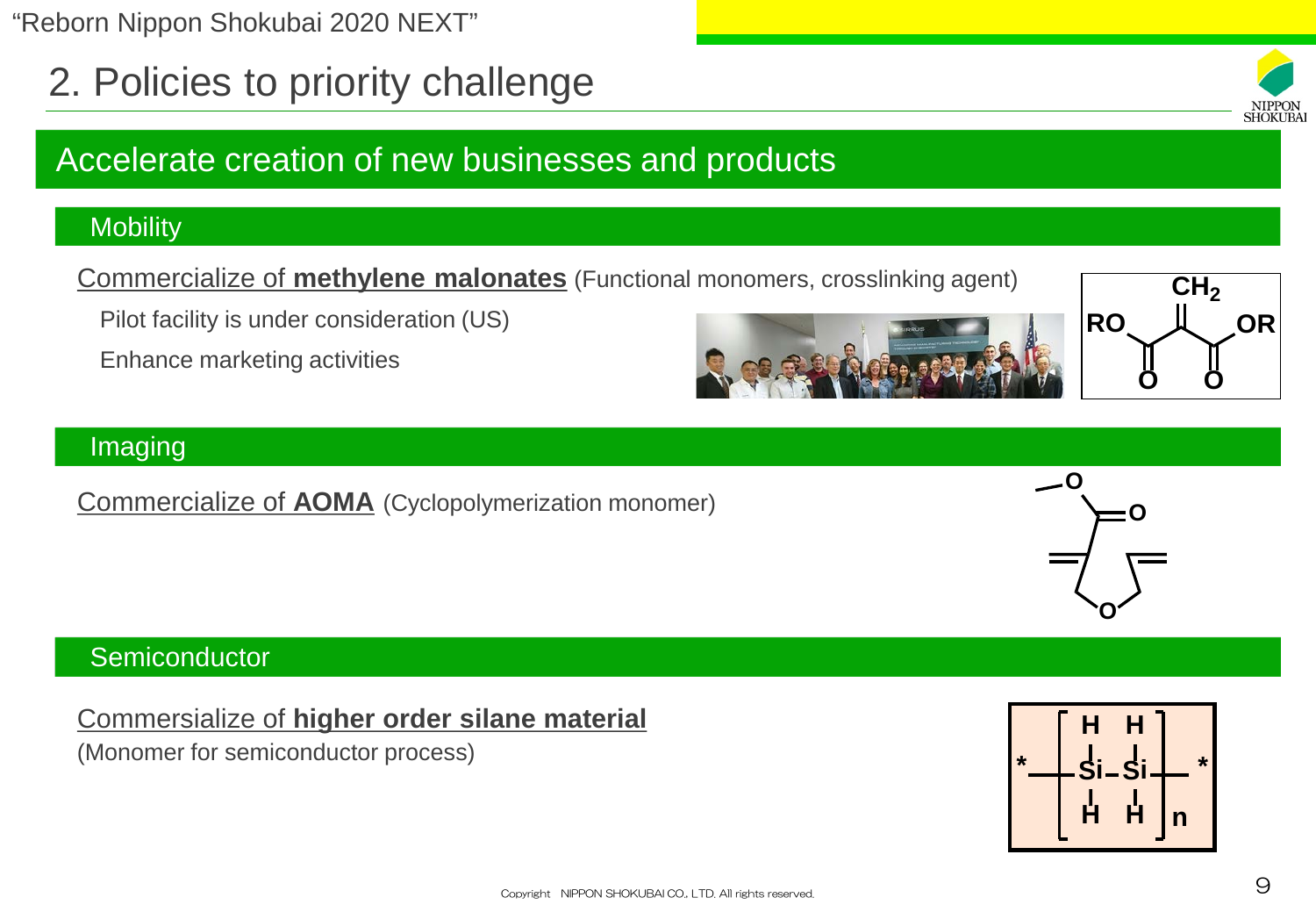2. Policies to priority challenge

# Accelerate creation of new businesses and products

**Lithium bis (fluorosulfonyl) imide : LiFSI ("IONEL")** <Electrolytes for lithium-ion batteries>

## **Acrylic resin for optical materials ("ACRYVIEWA")**

<Material for FPD>

**The Dispersion of Zirconia Nanoparticles ("ZIRCOSTAR")**

< Refractive index adjuster>

### Featured products of existing businesses

#### **Secondary alcohol ethoxylates ("SOFTANOL")<Surfactant>**

- 1) Expansion in Kawasaki, Japan is completed
- 2) Further expansion in Thailand is considered

We target liquid detergents market with variety of products

**VEEA** <Performance monomer>

**EPOCROS** <Performance polymer>

**EPOMIN** <Performance polymer>









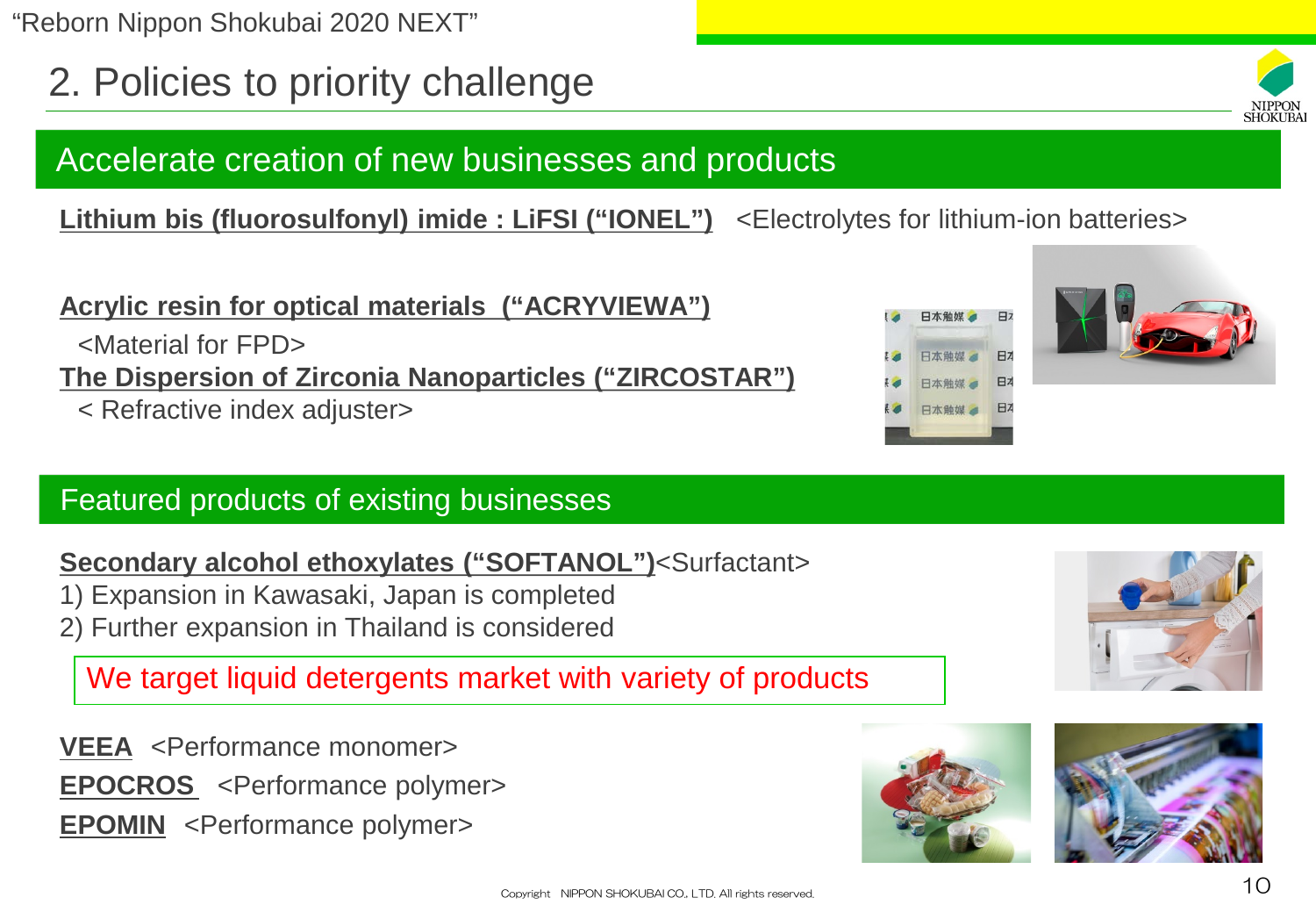3. Target to continuous growth

# **Develop an active corporate team and organization**

・Workstyle Innovation Committee



# Since Jul. 2017

- Workstyle Innovation Committee
	- ・Business Process Re-engineering team

 $\boldsymbol{\in}$ 

17 PARTMERSHI

83

SUSTAINABLE<br>DEVELOPMENT<br>**GOALS** 

- ・Workstyle Reforming team
- ・IT Solution team

 $\partial$ 

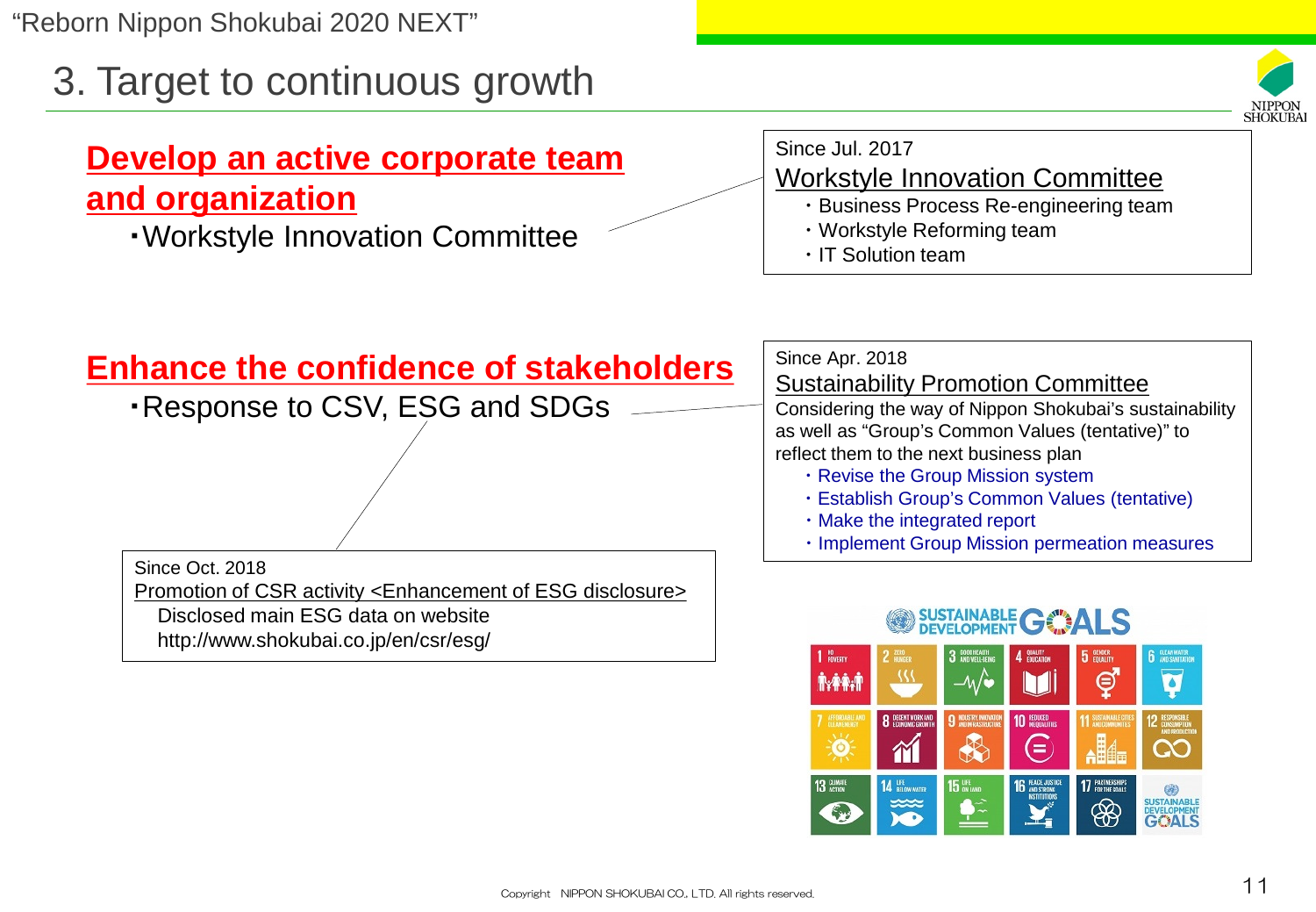#### Financial results and others

4. Financial results for the 2nd quarter of the fiscal year ending march 31, 2019 (FY2018)



|                                                   | FY2017 2Q                                          | <b>FY2018 2Q</b>                                   |                                                    |  |
|---------------------------------------------------|----------------------------------------------------|----------------------------------------------------|----------------------------------------------------|--|
| (Unit: Billion Yen)                               | <b>Results</b><br><b>Results</b>                   |                                                    | <b>Forecasts</b><br>announced on May 8             |  |
| <b>Net sales</b>                                  | 159.0                                              | 177.4<br>170.0                                     |                                                    |  |
| <b>Operating profit</b>                           | 14.0                                               | 13.1                                               | 12.0                                               |  |
| <b>Ordinary profit</b>                            | 16.7                                               | 17.2                                               | 15.0                                               |  |
| <b>Profit attributable to</b><br>owners of parent | 12.0                                               | 12.9                                               | 11.5                                               |  |
| <b>ROA</b>                                        | 7.5%                                               | 7.3%                                               | 6.4%                                               |  |
| <b>ROE</b>                                        | 8.1%                                               | 8.2%                                               | 7.4%                                               |  |
| Exchange rate:<br>Domestic naphtha price :        | 111.05 yen/US\$<br>126.32 yen/EUR<br>37,600 yen/kL | 110.27 yen/US\$<br>129.79 yen/EUR<br>51,100 yen/kL | 110.00 yen/US\$<br>130.00 yen/EUR<br>46,000 yen/kL |  |

#### Sales and profits exceed the forecasts announced on May 8

- ・Functional chemicals perform better than predicted : "decrease of SGA" and "volume effect" exceed "spread tightening"
- ・Profit of affiliates performs better than predicted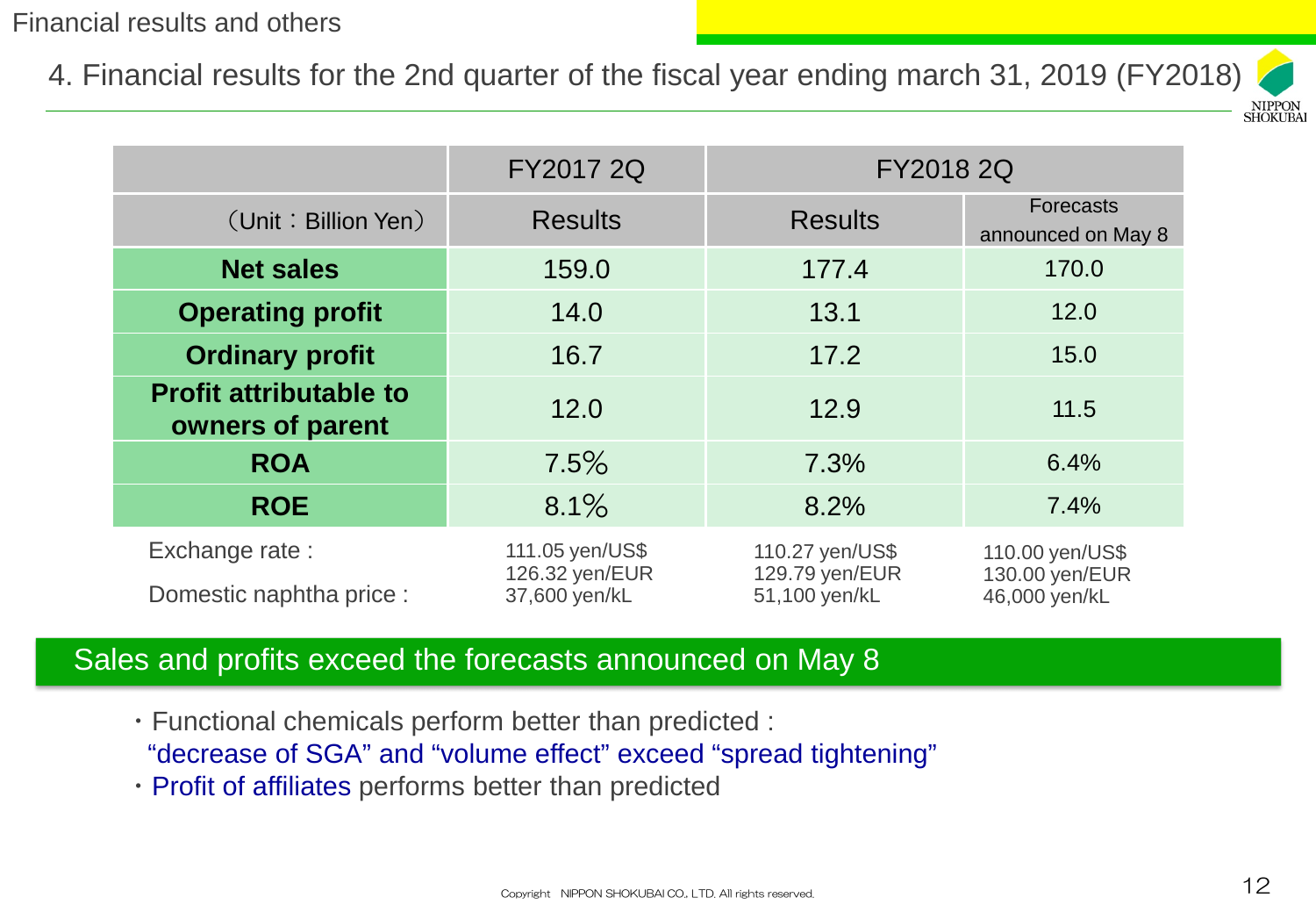Financial results and others

# 5. Financial forecasts for the fiscal year ending March 31,2019 (FY 2018)



|                                                   | <b>FY2017</b>                                      | FY2018                                             |                                                    |  |
|---------------------------------------------------|----------------------------------------------------|----------------------------------------------------|----------------------------------------------------|--|
| (Unit: Billion Yen)                               | <b>Results</b>                                     | <b>Forecasts</b>                                   | <b>Forecasts</b><br>announced on May 8             |  |
| <b>Net sales</b>                                  | 322.8                                              | 370.0                                              | 350.0                                              |  |
| <b>Operating profit</b>                           | 26.7                                               | 26.0                                               | 27.0                                               |  |
| <b>Ordinary profit</b>                            | 32.3                                               | 32.5                                               | 32.5                                               |  |
| <b>Profit attributable to</b><br>owners of parent | 24.3                                               | 24.5                                               | 24.5                                               |  |
| <b>ROA</b>                                        | 7.2%                                               | 6.9%                                               | 6.9%                                               |  |
| <b>ROE</b>                                        | 8.1%                                               | 7.7%                                               | 7.7%                                               |  |
| Exchange rate:<br>Domestic naphtha price :        | 110.82 yen/US\$<br>129.70 yen/EUR<br>41,900 yen/kL | 110.13 yen/US\$<br>129.90 yen/EUR<br>54,600 yen/kL | 110.00 yen/US\$<br>130.00 yen/EUR<br>46,000 yen/kL |  |

#### FY2018 : Increase in sales, ordinary profit and profit attributable to owners of parent

- ・Sales volume is predicted to reach a record high
- ・Decrease in operating profit with an increase in processing costs and spread tightening, in spite of an increase in volume effect, is predicted
- ・It is predicted that profit of affiliates will exceed the forecast announced on May and ordinary profit and profit attributable to owners of parent will increase

# The Plan is well underway towards the goal in 2020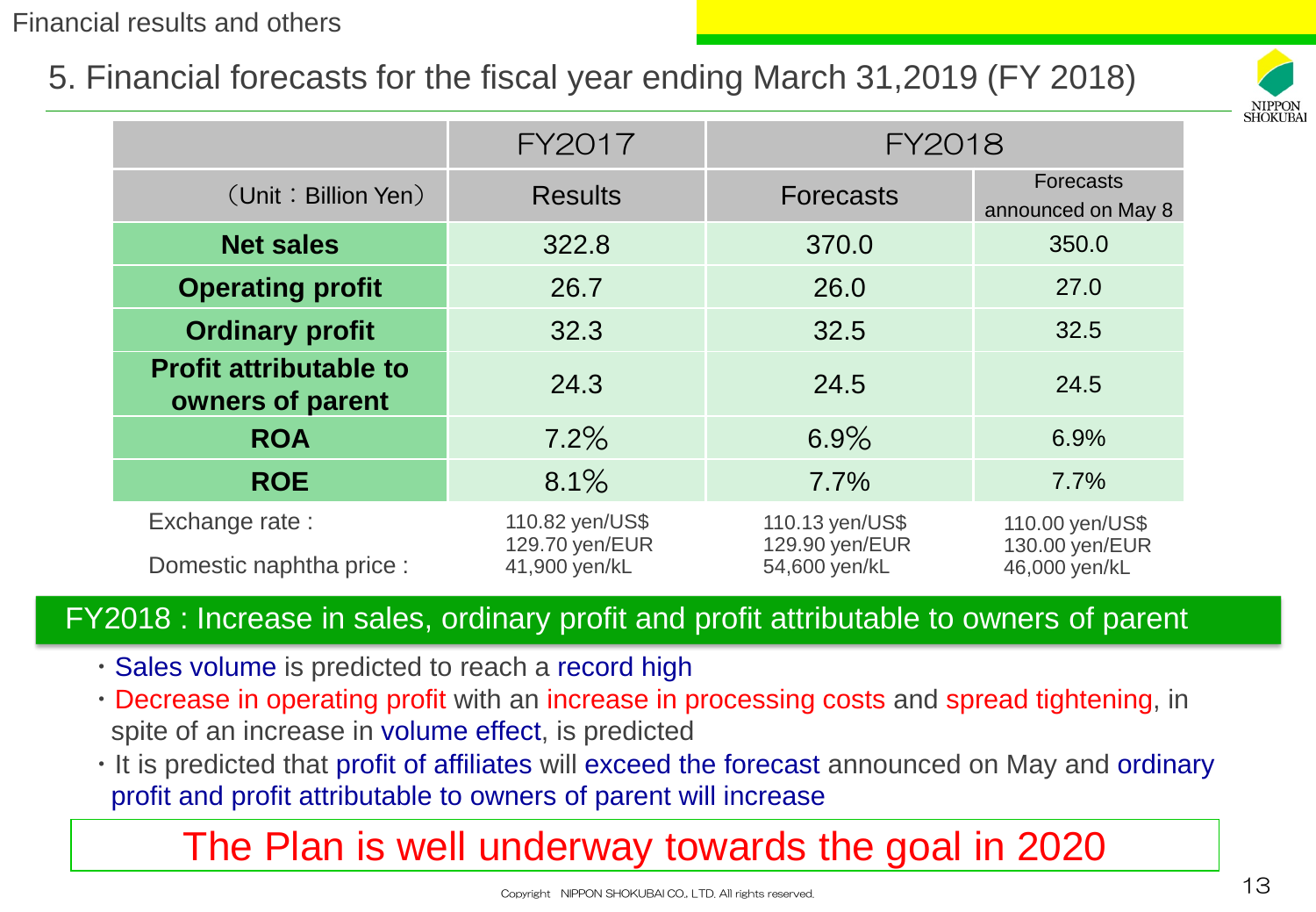# 6. Return policy



Taking overall account of business expansion and strengthening of corporate structure, and based on forecasts of the trend in consolidated earnings,

we are aiming to improve levels of dividends in the medium term

| <b>FY2017 dividend</b><br>Profit attributable to owners of parent 24.3 billion yen<br>160 yen per share |                          |        | <b>FY2018 dividend, Forecast</b><br>Profit attributable to owners of parent 24.5 billion yen<br>160 yen per share |                                       |                     |         |        |              |
|---------------------------------------------------------------------------------------------------------|--------------------------|--------|-------------------------------------------------------------------------------------------------------------------|---------------------------------------|---------------------|---------|--------|--------------|
| 10 yen per share higher than the last period                                                            | Record highest dividends |        |                                                                                                                   | The same as the highest past dividend |                     |         |        |              |
|                                                                                                         |                          | End of | Unit: yen                                                                                                         |                                       |                     |         | End of | Unit: yen    |
| (Yen / share)                                                                                           | Interim                  | period | <b>Total</b>                                                                                                      |                                       | (Yen / share)       | Interim | period | <b>Total</b> |
| Dividends per share                                                                                     | 75                       | 85     | 160                                                                                                               |                                       | Dividends per share | 80      | 80     | 160          |

|              | Average<br>FY 2009- FY 2018 | FY 2017 | FY 2018 (Forecast) |
|--------------|-----------------------------|---------|--------------------|
| Payout ratio | 25.7%                       | 26.3%   | 26.0%              |